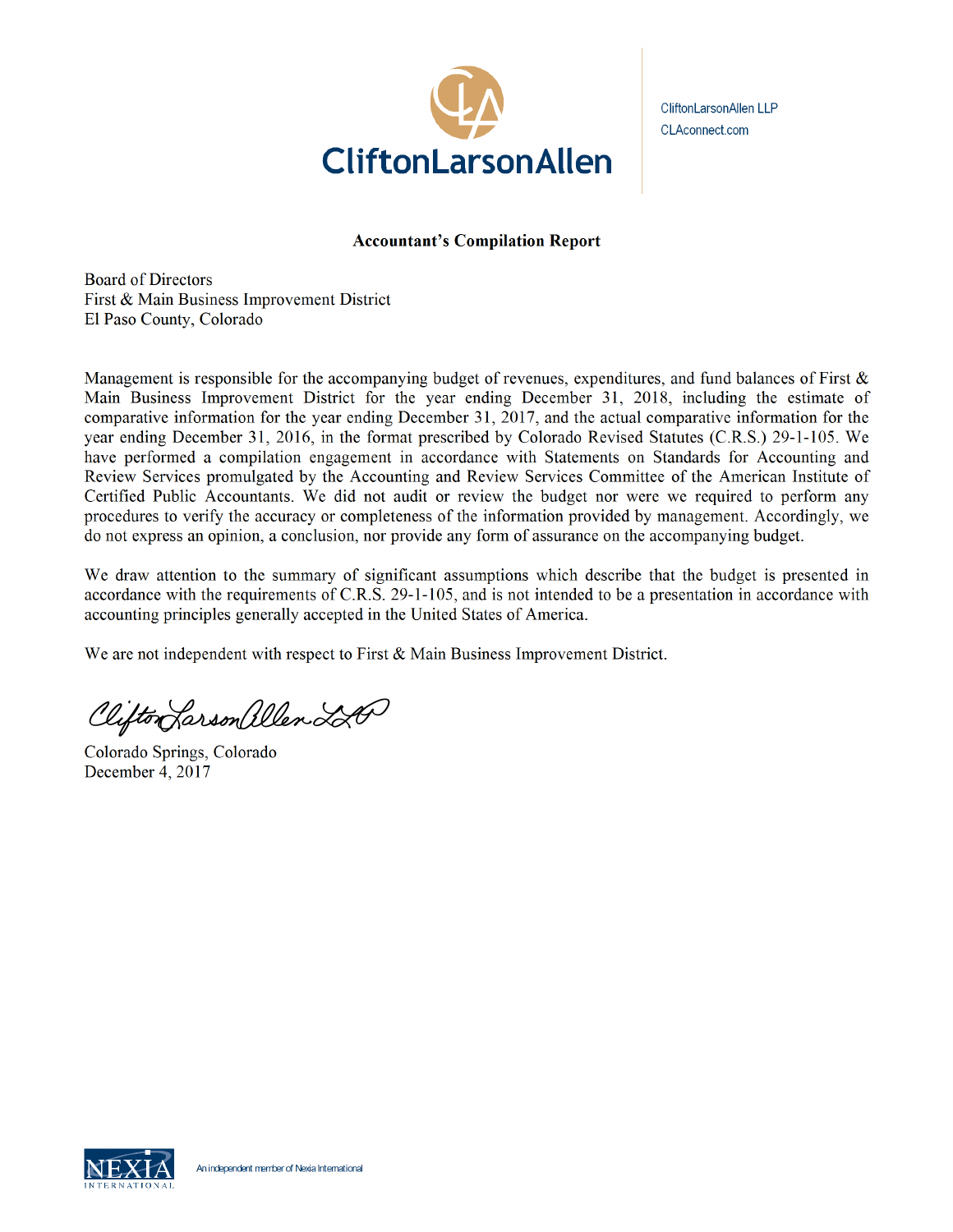## **For the Years Ended and Ending December 31, FIRST & MAIN BUSINESS IMPROVEMENT DISTRICT SUMMARY 2018 BUDGET AS ADOPTED WITH 2016 ACTUAL AND 2017 ESTIMATED**

12/4/2017

|                                         | <b>ACTUAL</b> |         | <b>ESTIMATED</b> |         | <b>ADOPTED</b> |
|-----------------------------------------|---------------|---------|------------------|---------|----------------|
|                                         |               | 2016    |                  | 2017    | 2018           |
|                                         |               |         |                  |         |                |
| <b>BEGINNING FUND BALANCES</b>          | \$            | 71,757  | \$               | 81,022  | \$<br>92,826   |
| <b>REVENUES</b>                         |               |         |                  |         |                |
| 1 Property taxes                        |               | 166,288 |                  | 165,120 | 170,270        |
| 2 Specific ownership taxes              |               | 19,135  |                  | 22,300  | 22,100         |
| 3 Net investment income                 |               | 791     |                  | 2,320   | 1,030          |
| 4 Other income                          |               |         |                  | 442     | 1,531          |
| Total revenues                          |               | 186,214 |                  | 190,182 | 194,931        |
| Total funds available                   |               | 257,971 |                  | 271,204 | 287,757        |
| <b>EXPENDITURES</b>                     |               |         |                  |         |                |
| General and administration              |               |         |                  |         |                |
| 5<br>Contingency                        |               |         |                  | 1,632   | 1,531          |
| County Treasurer's fees<br>6            |               | 49      |                  | 49      | 50             |
| Miscellaneous<br>$\overline{7}$         |               | 361     |                  | 10      | 500            |
| 8<br>Transfer to First & Main BID No. 2 |               | 22,019  |                  | 24,309  | 24,919         |
| Debt service                            |               |         |                  |         |                |
| Bond interest - Series 2009<br>9        |               | 127,075 |                  | 124,950 | 122,825        |
| 10<br>Bond principal - Series 2009      |               | 25,000  |                  | 25,000  | 25,000         |
| 11<br>Contingency                       |               |         |                  |         | 3,671          |
| 12<br>County Treasurer's fees           |               | 2,445   |                  | 2,428   | 2,504          |
| Total expenditures                      |               | 176,949 |                  | 178,378 | 181,000        |
|                                         |               |         |                  |         |                |
| Total expenditures and transfers out    |               |         |                  |         |                |
| requiring appropriation                 |               | 176,949 |                  | 178,378 | 181,000        |
| <b>ENDING FUND BALANCES</b>             | \$            | 81,022  | \$               | 92,826  | \$<br>106,757  |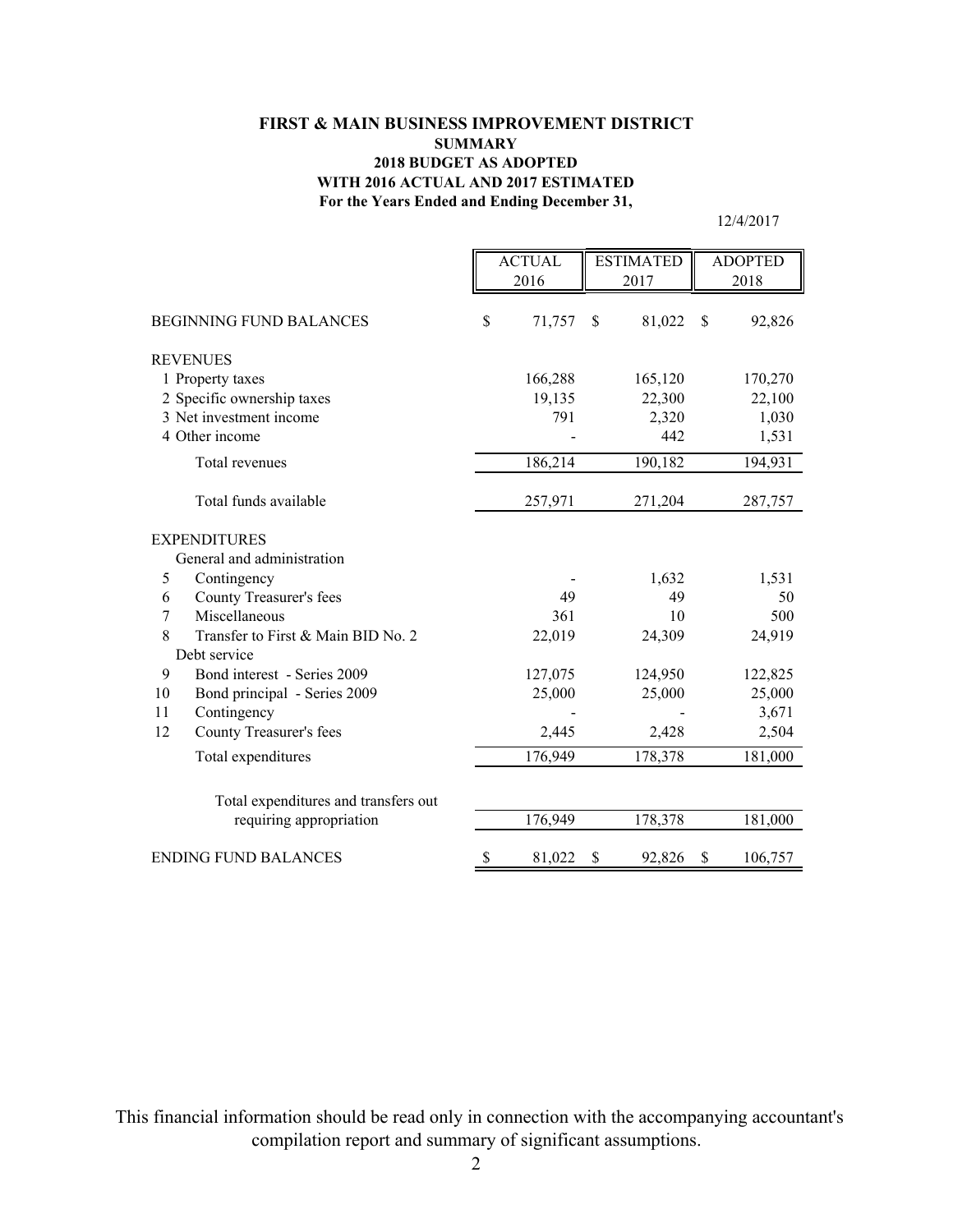## **For the Years Ended and Ending December 31, FIRST & MAIN BUSINESS IMPROVEMENT DISTRICT PROPERTY TAX SUMMARY INFORMATION**

12/4/2017

|                                | <b>ACTUAL</b> |           | <b>ESTIMATED</b> |           | <b>ADOPTED</b> |           |  |
|--------------------------------|---------------|-----------|------------------|-----------|----------------|-----------|--|
|                                |               | 2016      |                  | 2017      |                | 2018      |  |
|                                |               |           |                  |           |                |           |  |
| ASSESSED VALUATION - EL PASO   |               |           |                  |           |                |           |  |
| Commercial                     | \$            | 3,259,990 | <sup>\$</sup>    | 3,237,060 | <sup>\$</sup>  | 3,338,030 |  |
| Vacant Land                    |               | 580       |                  | 580       |                | 580       |  |
| Certified Assessed Value       | <sup>\$</sup> | 3,260,570 | \$               | 3,237,640 | \$             | 3,338,610 |  |
| <b>MILL LEVY</b>               |               |           |                  |           |                |           |  |
| <b>GENERAL FUND</b>            |               | 1.000     |                  | 1.000     |                | 1.000     |  |
| <b>DEBT SERVICE FUND</b>       |               | 50.000    |                  | 50.000    |                | 50.000    |  |
| <b>Total Mill Levy</b>         |               | 51.000    |                  | 51.000    |                | 51.000    |  |
| PROPERTY TAXES                 |               |           |                  |           |                |           |  |
| <b>GENERAL FUND</b>            | \$            | 3,261     | \$               | 3,238     | <sup>\$</sup>  | 3,339     |  |
| <b>DEBT SERVICE FUND</b>       |               | 163,029   |                  | 161,882   |                | 166,931   |  |
| Levied property taxes          |               | 166,290   |                  | 165,120   |                | 170,270   |  |
| Adjustments to actual/rounding |               | (2)       |                  |           |                |           |  |
| <b>Budgeted Property Taxes</b> | <sup>\$</sup> | 166,288   | \$               | 165,120   | \$             | 170,270   |  |
| <b>BUDGETED PROPERTY TAXES</b> |               |           |                  |           |                |           |  |
| <b>GENERAL FUND</b>            | \$            | 3,261     | \$               | 3,238     | \$             | 3,339     |  |
| DEBT SERVICE FUND              |               | 163,027   |                  | 161,882   |                | 166,931   |  |
|                                | $\mathcal{S}$ | 166,288   | \$               | 165,120   | \$             | 170,270   |  |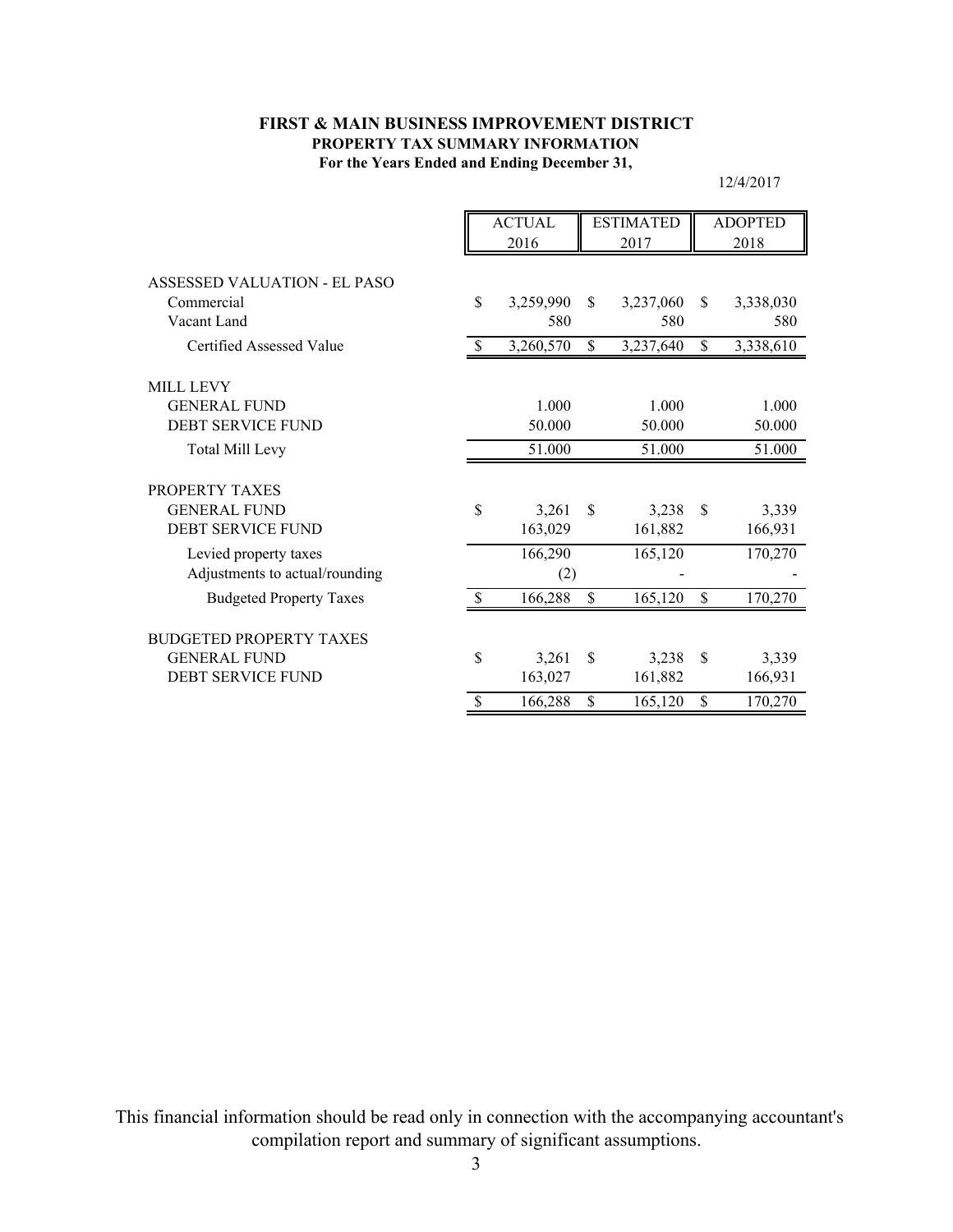## **For the Years Ended and Ending December 31, FIRST & MAIN BUSINESS IMPROVEMENT DISTRICT GENERAL FUND 2018 BUDGET AS ADOPTED WITH 2016 ACTUAL AND 2017 ESTIMATED**

12/4/2017

|                                         | <b>ACTUAL</b> | <b>ESTIMATED</b> | <b>ADOPTED</b> |
|-----------------------------------------|---------------|------------------|----------------|
|                                         | 2016          | 2017             | 2018           |
|                                         |               |                  |                |
| <b>BEGINNING FUND BALANCES</b>          | \$            | \$               | \$             |
| <b>REVENUES</b>                         |               |                  |                |
| 1 Property taxes                        | 3,261         | 3,238            | 3,339          |
| 2 Specific ownership taxes              | 19,135        | 22,300           | 22,100         |
| 3 Net investment income                 | 33            | 20               | 30             |
| 4 Other income                          |               | 442              | 1,531          |
| Total revenues                          | 22,429        | 26,000           | 27,000         |
| Total funds available                   | 22,429        | 26,000           | 27,000         |
| <b>EXPENDITURES</b>                     |               |                  |                |
| General and administration              |               |                  |                |
| 5<br>Contingency                        |               | 1,632            | 1,531          |
| County Treasurer's fees<br>6            | 49            | 49               | 50             |
| Miscellaneous<br>7                      | 361           | 10               | 500            |
| 8<br>Transfer to First & Main BID No. 2 | 22,019        | 24,309           | 24,919         |
| Total expenditures                      | 22,429        | 26,000           | 27,000         |
| Total expenditures and transfers out    |               |                  |                |
| requiring appropriation                 | 22,429        | 26,000           | 27,000         |
| <b>ENDING FUND BALANCES</b>             | \$            |                  | \$             |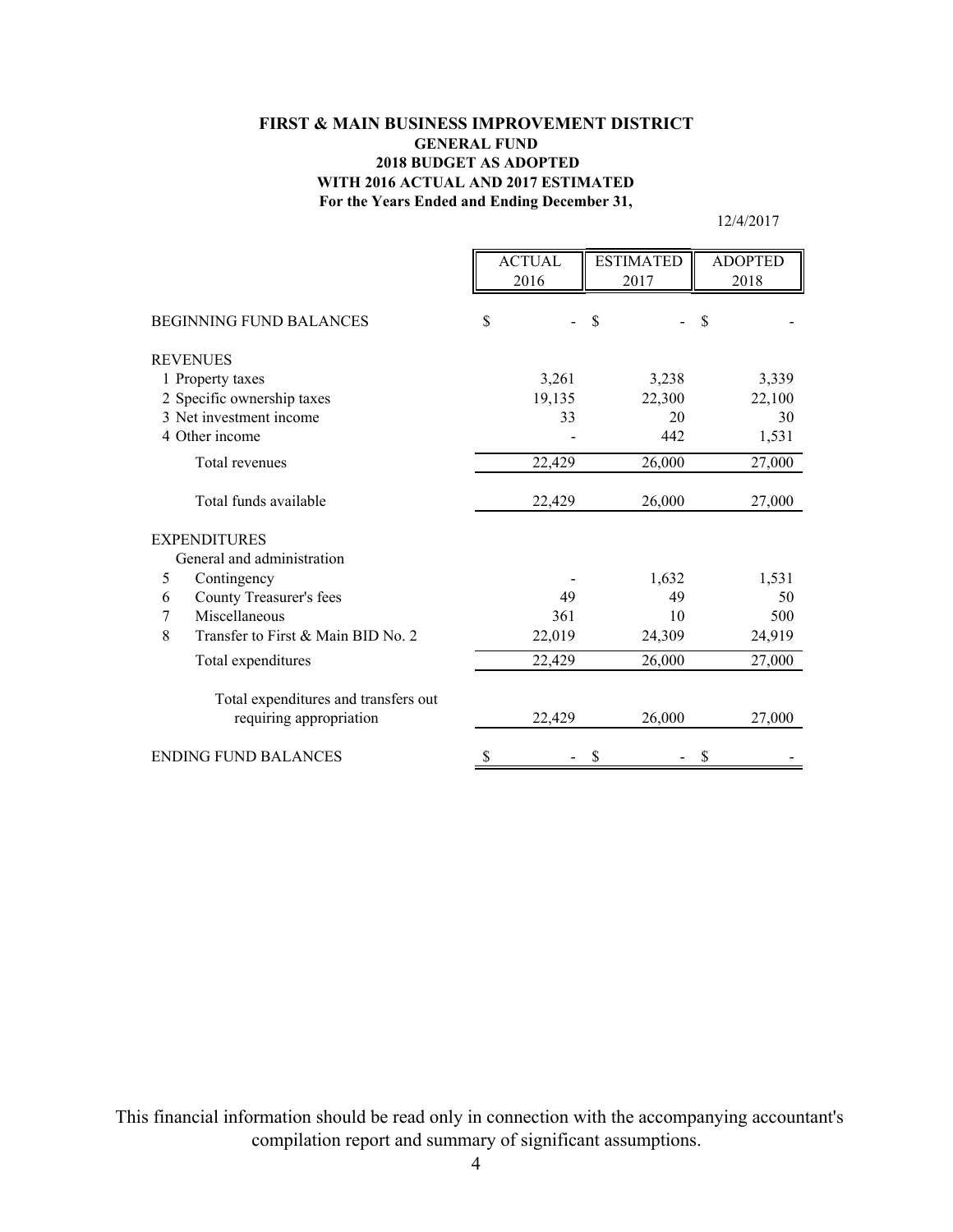## **For the Years Ended and Ending December 31, FIRST & MAIN BUSINESS IMPROVEMENT DISTRICT DEBT SERVICE FUND 2018 BUDGET AS ADOPTED WITH 2016 ACTUAL AND 2017 ESTIMATED**

12/4/2017

|                                                                 | <b>ACTUAL</b><br>2016 |    | <b>ESTIMATED</b><br>2017 |               | <b>ADOPTED</b><br>2018 |
|-----------------------------------------------------------------|-----------------------|----|--------------------------|---------------|------------------------|
| <b>BEGINNING FUND BALANCES</b>                                  | \$<br>71,757          | \$ | 81,022                   | <sup>\$</sup> | 92,826                 |
| <b>REVENUES</b>                                                 |                       |    |                          |               |                        |
| 1 Property taxes                                                | 163,027               |    | 161,882                  |               | 166,931                |
| 2 Net investment income                                         | 758                   |    | 2,300                    |               | 1,000                  |
| Total revenues                                                  | 163,785               |    | 164,182                  |               | 167,931                |
| Total funds available                                           | 235,542               |    | 245,204                  |               | 260,757                |
| <b>EXPENDITURES</b>                                             |                       |    |                          |               |                        |
| Debt service                                                    |                       |    |                          |               |                        |
| Bond interest - Series 2009<br>3                                | 127,075               |    | 124,950                  |               | 122,825                |
| Bond principal - Series 2009<br>4                               | 25,000                |    | 25,000                   |               | 25,000                 |
| Contingency<br>5                                                |                       |    |                          |               | 3,671                  |
| 6<br>County Treasurer's fees                                    | 2,445                 |    | 2,428                    |               | 2,504                  |
| Total expenditures                                              | 154,520               |    | 152,378                  |               | 154,000                |
| Total expenditures and transfers out<br>requiring appropriation | 154,520               |    | 152,378                  |               | 154,000                |
| <b>ENDING FUND BALANCES</b>                                     | \$<br>81,022          | S  | 92,826                   | S             | 106,757                |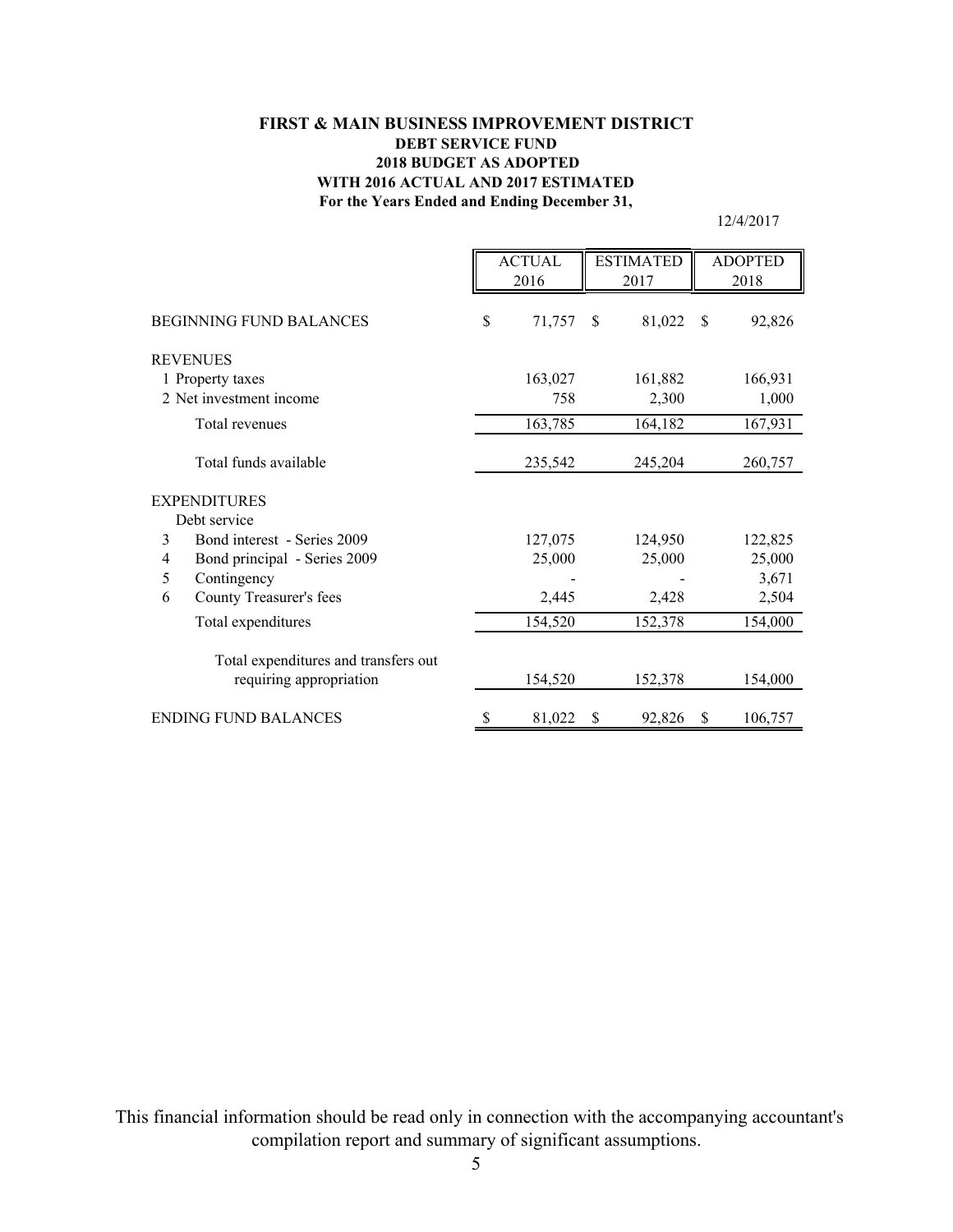## **For the Years Ended and Ending December 31, FIRST & MAIN BUSINESS IMPROVEMENT DISTRICT CAPITAL PROJECTS FUND 2018 BUDGET AS ADOPTED WITH 2016 ACTUAL AND 2017 ESTIMATED**

12/4/2017

|                                                                 | <b>ACTUAL</b><br>2016 | <b>ESTIMATED</b><br>2017 | <b>ADOPTED</b><br>2018 |  |
|-----------------------------------------------------------------|-----------------------|--------------------------|------------------------|--|
| <b>BEGINNING FUND BALANCES</b>                                  | S                     |                          | S                      |  |
| <b>REVENUES</b>                                                 |                       |                          |                        |  |
| Total revenues                                                  |                       |                          |                        |  |
| Total funds available                                           |                       |                          |                        |  |
| <b>EXPENDITURES</b>                                             |                       |                          |                        |  |
| Total expenditures                                              |                       |                          |                        |  |
| Total expenditures and transfers out<br>requiring appropriation |                       |                          |                        |  |
| <b>ENDING FUND BALANCES</b>                                     |                       |                          |                        |  |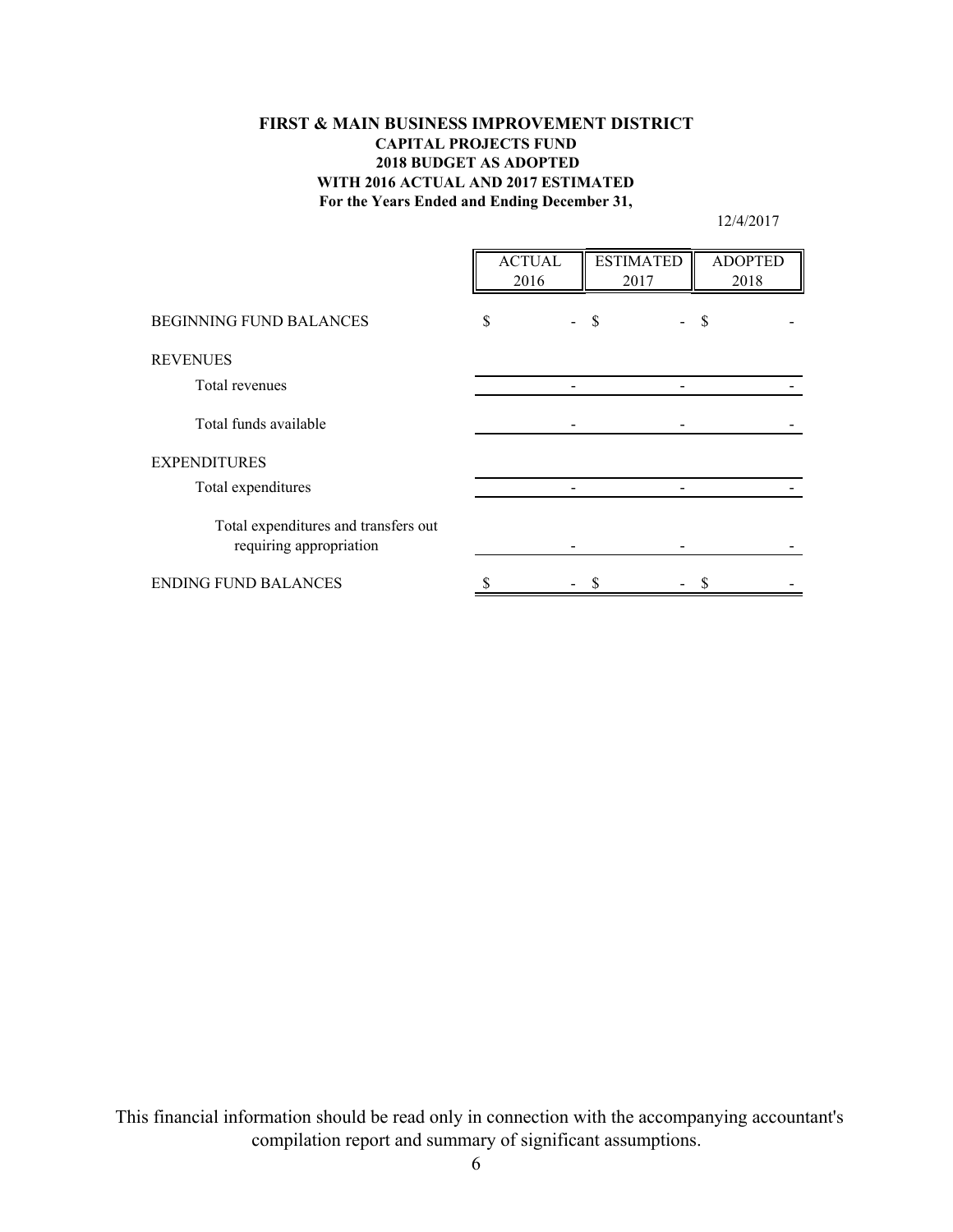### **FIRST & MAIN BUSINESS IMPROVEMENT DISTRICT 2018 BUDGET SUMMARY OF SIGNIFICANT ASSUMPTIONS**

#### **Services Provided**

The District was organized by Ordinance of the City of Colorado Springs on March 11, 2003, to provide the financing, acquisition, construction, completion, installation, replacement and/or operation and maintenance of all of the services and public improvements allowed under Colorado law for business improvement districts. Specific improvements and services provided by the District include parking facilities, roadways, lighting, driveways, public utilities and landscaping. The District's service area is located entirely within the City of Colorado Springs, El Paso County, Colorado.

On November 1, 2005, the District's electors authorized the issuance of indebtedness in an amount not to exceed \$2,500,000 for water and storm drainage. On November 7, 2006, the District's electors authorized additional indebtedness of \$44,250,000 for streets, park and recreation, operations and maintenance, and refunding of debt. The voters also approved an annual increase in taxes of \$25,000 annually, at a mill levy rate not to exceed one mill for operations and maintenance. The election also allows the District to retain all revenues without regard to the limitations contained within Article X, Section 20 of the Colorado constitution. As set forth in the District's 2005 operating plan, the City limited the amount of debt to be issued to a total of \$22,000,000 in the authorized voted categories, without future approval by the City. The 2010 Operating Plan submitted to the City amended the total amount of debt authorized by the City to \$5,000,000.

The District has no employees and all administrative functions are contracted.

The District prepares its budget on the modified accrual basis of accounting in accordance with the requirements of C.R.S 29-1-105.

#### **Revenues**

#### **Property Taxes**

Property taxes are levied by the District's Board of Directors. The levy is based on assessed valuations determined by the County Assessor generally as of January 1 of each year. The levy is normally set by December 15 by certification to the County Commissioners to put the tax lien on the individual properties as of January 1 of the following year. The County Treasurer collects the determined taxes during the ensuing calendar year. The taxes are payable by April or if in equal installments, at the taxpayer's election, in February and June. Delinquent taxpayers are notified in August and generally sales of the tax liens on delinquent properties are held in November or December. The County Treasurer remits the taxes collected monthly to the District.

The calculation of the taxes levied is displayed on page 3 of the Budget at the total adopted mill levy of 51.000 mills.

#### **Specific Ownership Taxes**

Specific ownership taxes are set by the State and collected by the County Treasurer, primarily on vehicle licensing within the County as a whole. The specific ownership taxes are allocated by the County Treasurer to all taxing entities within the County. The budget assumes that the District's share will be equal to approximately 13% of the property taxes collected.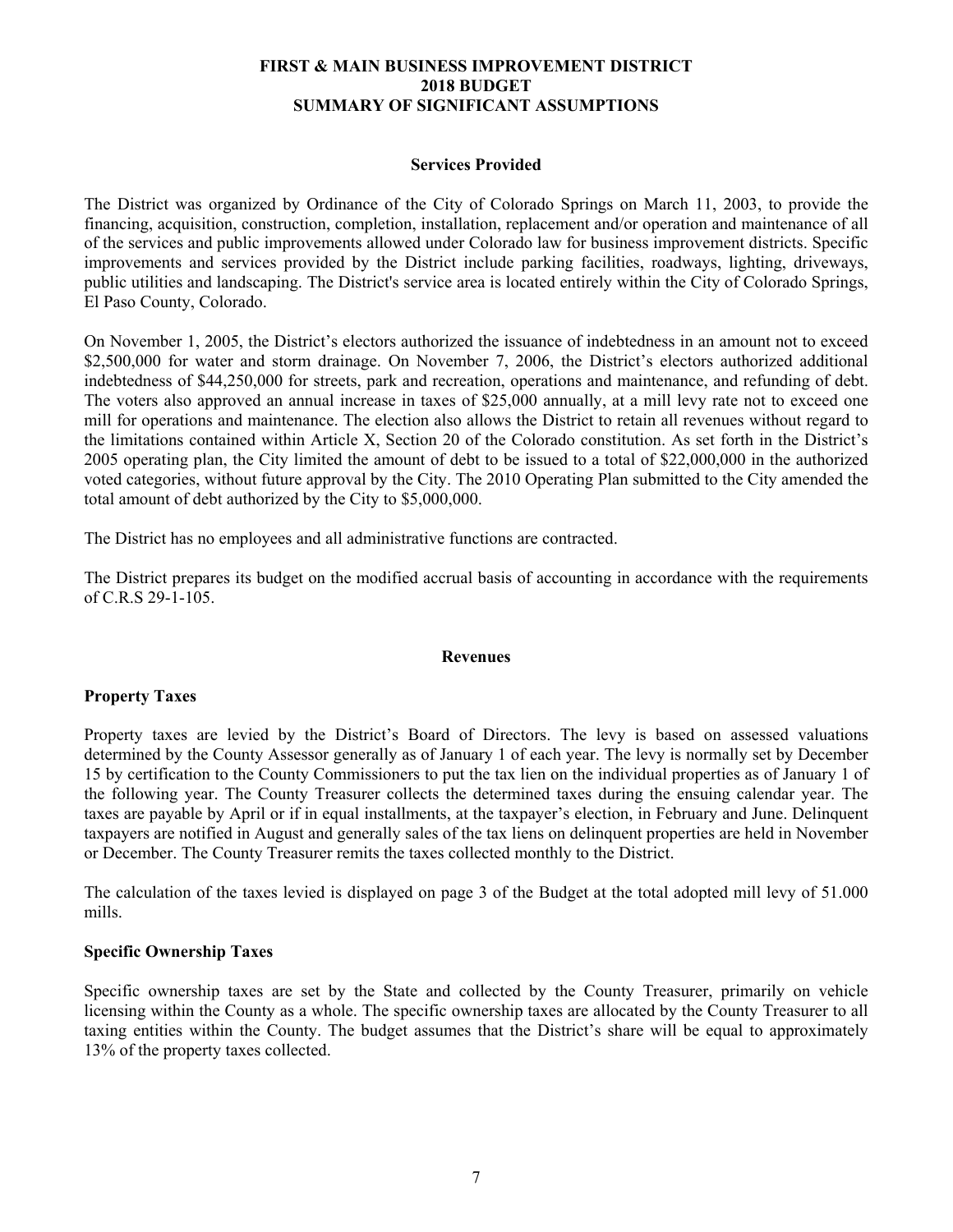### **FIRST & MAIN BUSINESS IMPROVEMENT DISTRICT 2018 BUDGET SUMMARY OF SIGNIFICANT ASSUMPTIONS**

#### **Revenues -** (continued)

#### **Net Investment Income**

Interest earned on the District's available funds has been estimated based on an average interest rate of approximately 1%.

#### **Expenditures**

#### **Intergovernmental expenditures**

Pursuant to an Intergovernmental Agreement entered into during 2014 with First & Main Business Improvement District No. 2 (F&M BID No. 2), the intergovernmental expenditures represent transfers to F&M BID No. 2 to provide funding for the overall administrative and operating costs of the District.

#### **County Treasurer's Fees**

County Treasurer's collection fees have been computed at 1.5% of property taxes.

#### **Debt Service**

Principal and interest payments in 2018 are provided based on the debt amortization schedule from the General Obligation Bonds, Series 2009.

#### **Debt and Leases**

On January 28, 2009, the District issued \$1,650,000 in General Obligation Limited Tax Bonds for infrastructure improvements. The bonds bear interest at a rate of 8.5%. Bond interest and principal payments are payable annually on December 1; any accrued and unpaid interest will compound on December 1 of each year.

The District has no capital or operating leases.

#### **Reserves**

#### **Emergency Reserve**

Pursuant to the Intergovernmental Agreement with F&M BID No. 2, the District transfers all available General Fund revenue to F&M BID No. 2. Therefore, no emergency reserve related to its revenue stream is captured in the District. The Emergency Reserve for the revenue is reflected in F&M BID No. 2.

## **This information is an integral part of the accompanying budget.**